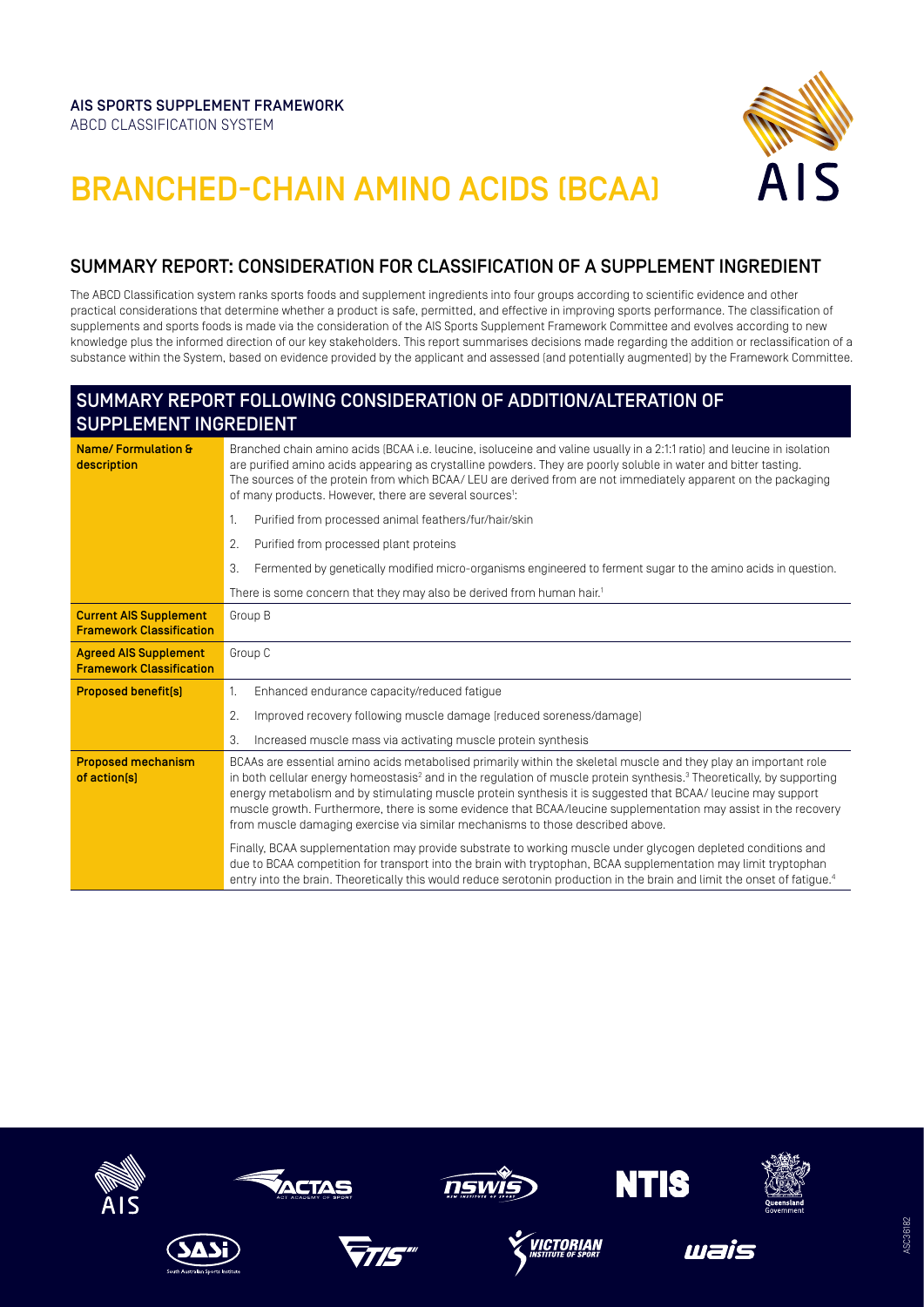| <b>Summary of supporting</b><br>evidence | The evidence for BCAA/leucine supplementation supporting endurance performance is equivocal. <sup>4</sup> A recent study <sup>5</sup><br>suggests that 20 g of BCAA ingested 1hr prior to a ramp test on a treadmill can delay fatigue. However, like much of<br>the BCAA literature around endurance performance/fatigue there are significant flaws in the research. In the case of <sup>5</sup><br>the placebo is not matched for calories. A thorough analysis of the most recent research on BCAA and endurance<br>performance is needed to determine their efficacy for promoting performance. There is a great deal of heterogeneity<br>in the literature around supplementation protocols and dosing strategies and so firm recommendations on this are<br>difficult. There is an argument however, that because BCAAs become significant substrates during prolonged exercise<br>that supplementing may prevent muscle damage/breakdown, but there is little evidence to support this notion.<br>For instance, 20 g of BCAA supplemented before and during a 100 km race [3 g 1hr before followed by 17 g throughout a                                                                                                                                                                                                                                                                                                                                                                                                                                                                                                                                                                                                                                                                                                                                                                                                                                                                                                                                                                                                               |
|------------------------------------------|-----------------------------------------------------------------------------------------------------------------------------------------------------------------------------------------------------------------------------------------------------------------------------------------------------------------------------------------------------------------------------------------------------------------------------------------------------------------------------------------------------------------------------------------------------------------------------------------------------------------------------------------------------------------------------------------------------------------------------------------------------------------------------------------------------------------------------------------------------------------------------------------------------------------------------------------------------------------------------------------------------------------------------------------------------------------------------------------------------------------------------------------------------------------------------------------------------------------------------------------------------------------------------------------------------------------------------------------------------------------------------------------------------------------------------------------------------------------------------------------------------------------------------------------------------------------------------------------------------------------------------------------------------------------------------------------------------------------------------------------------------------------------------------------------------------------------------------------------------------------------------------------------------------------------------------------------------------------------------------------------------------------------------------------------------------------------------------------------------------------------------------------------|
|                                          | 100 km race) did not affect performance or markers of muscle damage. <sup>6</sup><br>There is building evidence for BCAA supplementation to augment the response to damaging exercise. A meta-analysis<br>of the literature from 2007-2013 suggests that BCAA supplementation may significantly reduce the severity of delayed<br>onset muscle soreness following damaging exercise when compared to placebo treatments. <sup>7</sup> Additionally, a systematic<br>literature review carried out on research published up to August 2017 suggests that there may be a modest benefit<br>of BCAA supplementation for markers of muscle damage. <sup>8</sup> In an analysis of the dosing strategies in this systematic<br>review <sup>8</sup> it is suggested that a daily intake greater than 200 mg·kg·day-1 [~16 g] for at least 7 days prior to the damaging<br>exercise may alleviate some of the impacts of muscle damage on muscle performance (force decrement, plasma<br>CK). However, it should be noted that the placebo in all the included trials is devoid of any protein. So, it remains to be<br>seen if BCAA supplementation would be better/worse than intact protein for this outcome measure. Furthermore, the<br>systematic review suggests efficacy of BCAA supplementation only if the damage is low-moderate.                                                                                                                                                                                                                                                                                                                                                                                                                                                                                                                                                                                                                                                                                                                                                                                                         |
|                                          | Because BCAA/leucine are critical for signalling to increase muscle protein synthesis <sup>3</sup> , it has long been thought that<br>BCAA/leucine supplementation may enhance muscle protein synthesis and therefore growth in response to nutrition/<br>exercise. However, the case for supplementing BCAA/leucine in isolation seems to be weak at best. For instance, when<br>5.6 g (equivalent content in 20 g of Whey) of BCAA were supplemented following a session of resistance exercise the<br>resulting increase in muscle protein synthesis was only 22%. <sup>8</sup> With intact protein we would expect this stimulatory<br>response on muscle protein synthesis to be at least double that. So, whilst BCAAs, when taken in isolation following<br>resistance exercise, can stimulate muscle protein synthesis they probably should not be recommended over whole<br>foods containing sufficient high-quality protein. However, there may be a case for utilising BCAA/leucine to "top up"<br>the anabolic potential of sub-optimal meals. The leucine content of a meal seems to be the key driver of the anabolic<br>response (muscle protein synthesis) to that meal. Approximately 2.5 g of leucine per meal (equivalent to ~20 g of<br>whey protein) seems to be sufficient to maximise muscle protein synthesis. <sup>3</sup> Furthermore, when a suboptimal dose of<br>whey protein (6.25 g whey, 0.75 g of leucine) in a mixed macronutrient beverage is "topped up" with leucine to contain<br>3 g of leucine, it produces a similar muscle protein synthesis response in the recovery from resistance exercise<br>as 25 g of whey protein [3g of leucine]. <sup>9</sup> These data suggest that leucine could be used to enhance the anabolic<br>potential of certain meals that may not, on their own, maximise muscle protein synthesis. This could take the form of<br>supplementing sub-optimal meals (plant-based meals, meals with less than 20-30 g of high-quality protein) with up to<br>3 g of additional leucine. However, we do not know if this strategy would support muscle growth in the long term. |
| <b>Limitations to current</b><br>science | <b>Endurance performance:</b> The evidence on the role of BCAA/leucine in supporting endurance performance or<br>preventing damage from long duration activity is very heterogeneous and equivocal. From the literature so far,<br>a clear dosing strategy cannot reliably be suggested especially considering that the placebo is often not optimal<br>for assessing outcomes. There is probably room in the literature for a systematic review/meta-analysis to address<br>this aspect of BCAA/Leucine supplementation.                                                                                                                                                                                                                                                                                                                                                                                                                                                                                                                                                                                                                                                                                                                                                                                                                                                                                                                                                                                                                                                                                                                                                                                                                                                                                                                                                                                                                                                                                                                                                                                                                     |
|                                          | Muscle damage recovery: The evidence for BCAA supplementation in reducing the severity of symptoms following<br>muscle damage protocols (drop jumps, repeated eccentric contractions) is building. But the benefits appear to be<br>marginal and given that the placebo is often simply a calorically matched product devoid of protein it would be hard<br>to argue for the supplementation protocol to be implemented in place of a sound diet with sufficient high quality<br>protein. Furthermore, the supplementation protocols that seem to be effective (when compared against placebos<br>containing no protein) are likely impractical given the large daily doses required (16-20 g).                                                                                                                                                                                                                                                                                                                                                                                                                                                                                                                                                                                                                                                                                                                                                                                                                                                                                                                                                                                                                                                                                                                                                                                                                                                                                                                                                                                                                                               |
|                                          | Muscle anabolism: Where intact and high-quality protein can be consumed in sufficient quantities to maximise<br>muscle anabolism there appears to be little-no need to supplement with BCAA/Leucine. However, where a meal is<br>going to be sub-optimal for maximising muscle anabolism (plant based protein or less than 20-30 g of high quality<br>protein) then there may be a benefit to supplementing that meal with leucine up to a total of 2.5-3 g of leucine.<br>It should be noted that the "benefit" in this instance is purely for muscle protein synthesis and there is not yet firm<br>evidence of this kind of dosing strategy augmenting other outcomes such as muscle growth, strength, or recovery<br>in athletic populations.                                                                                                                                                                                                                                                                                                                                                                                                                                                                                                                                                                                                                                                                                                                                                                                                                                                                                                                                                                                                                                                                                                                                                                                                                                                                                                                                                                                             |
| <b>Final consensus</b>                   | While there is some evidence supporting the claims that BCAA/leucine supplementation favourably influences<br>skeletal muscle protein metabolism, efficacy is significantly less than acute ingestion of high biological value<br>proteins. As such, these more efficacious interventions should be prioritised over BCAA/leucine. The fortification<br>of lower biological value proteins with additional BCAA/leucine to optimise muscle anabolism is recognised and<br>discussed in a separate fact sheet on isolated protein supplements.                                                                                                                                                                                                                                                                                                                                                                                                                                                                                                                                                                                                                                                                                                                                                                                                                                                                                                                                                                                                                                                                                                                                                                                                                                                                                                                                                                                                                                                                                                                                                                                                 |